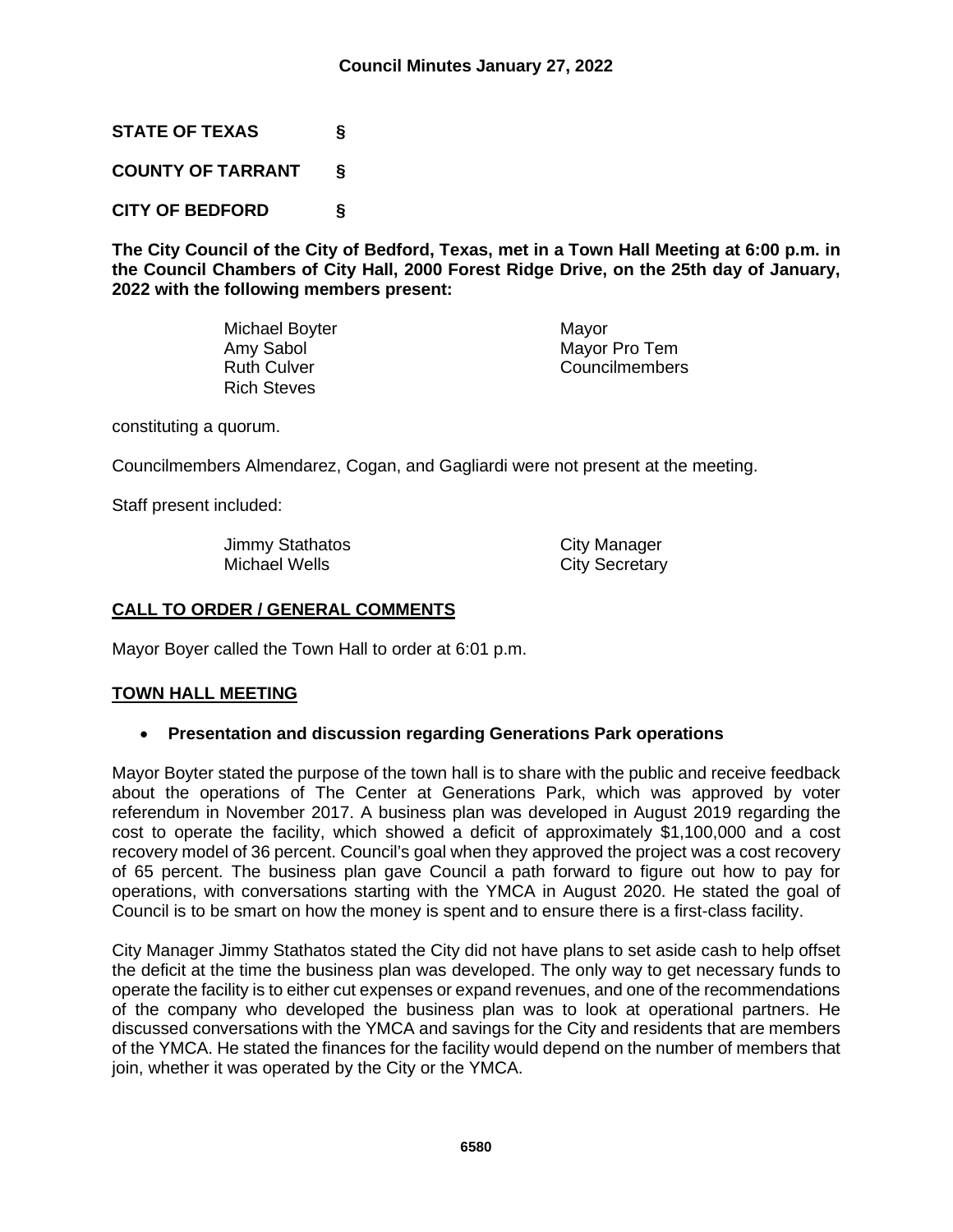Mr. Stathatos presented a comparison of monthly rates between what Bedford could charge based on the business plan and what the YMCA is proposing to charge, subject to final deliberation and negotiation, which shows the YMCA rates to be much less than what the City would charge based on a 65 percent cost recovery. He stated there would be an approximately \$907,000 net cost for the City to run the Center. The YMCA would be responsible for all staffing, janitorial, and maintenance costs if they were to run The Center. Mr. Stathatos stated the initial agreement would be five years, but the City could terminate with one year notice. All revenue would be credited towards the operational costs of the YMCA, who would be responsible for providing monthly financial reports. Further, an advisory board would be created composed of Bedford residents and business owners, with the Council having the ability to appoint at least three members. The Center would remain a City facility but be cobranded with the YMCA. In financial terms and based on 2,300 members, the net cost to the City would be approximately \$300,000, for a savings of approximately \$600,000 a year. In answer to common questions, Mr. Stathatos stated The Center would not be called the YMCA; the YMCA would not operate the ballfields, concessions, or the Old Bedford School (OBS); certain senior programming would remain at the OBS; and the YMCA would not be responsible for planning or conducting special events. Mr. Stathatos presented an overview for what the \$600,000 savings could be utilized.

Jessica Bruda, Executive Director of the Airport Area YMCA, introduced Chief Operating Officer Eric Martin, Chief Financial Officer Jay Helm, Vice President of Operations Irene Johnson, and Chief Executive Officer Mike Brown. Ms. Bruda presented an overview of the proposed partnership to operate The Center, including the indoor and outdoor aquatics, in partnership and under the guidance of City and the advisory board. Revenue would come to the YMCA, who would manage all the maintenance and daily operations. They are asking that The Center be cobranded with the City, with the YMCA name on the building and clothing. Programs they offer include aquatics, summer camp, SilverSneakers, youth sports, and health and wellness. She discussed staffing opportunities, including competitive salaries, benefits, and retirement for both full-time and part-time employees.

Mr. Helm stated the YMCA feels they can operate The Center at a lower deficit than if it were done internally. An external market study showed they could pull in 2,300 members and he felt they could bring in more members with their brand than another provider. Further, their expertise and abilities would allow expenses to be reduced. He estimates they would reach maximum membership by eight months and bring in approximately \$2,100,000 in revenue compared to \$2,400,000 in expenses. Mr. Helm discussed transparency with their finances and ensuring that a majority of operational costs fall on users as to limit the liability on the tax base.

Ms. Bruda presented an overview of their monthly membership model, which would give access to the entire facility. She discussed the 20 percent discount for Bedford residents, financial assistance through the YMCA's Open Doors program, and the membership being good at all YMCA facilities nationwide. She further discussed the benefits of the YMCA operating The Center, including their assumption of risk and maintenance costs; fundraisers and discounts; their ability to increase services to the youth during the summer and after school; and their skilled maintenance teams that will assist in conforming to the City's standards. She provided examples of their collaborations with other municipalities and stated their best performing facilities are those with municipalities. She provided samples of what cobranding could look like, examples of current senior programs to supplement those at the OBS, potential future programs, and an overview of their branches within the metroplex.

There was discussion on The Center, including its size and amenities compared to other YMCA facilities such as the elevated walking track, the indoor pool, and more meeting space and activity rooms; the potential for more programming than at the former Boys Ranch Activity Center (BRAC);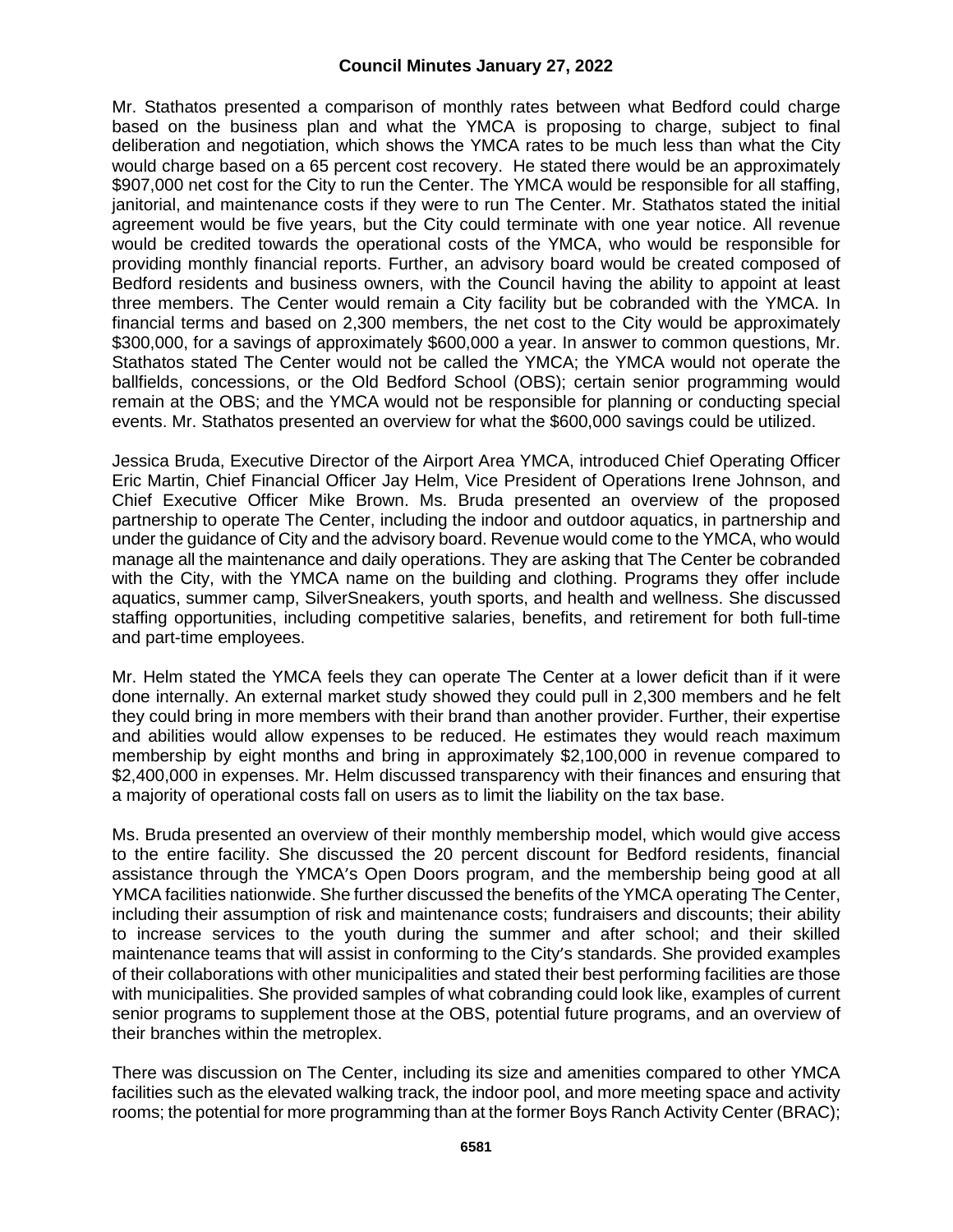# **Council Minutes January 27, 2022**

the price point based on the cost to run a facility the size of The Center along with the additional programming; and fitness programs for seniors as an addition to the current programming at the OBS. There was further discussion on the YMCA being a fee-based organization; the value of the YMCA brand; the incentive to increase membership from a community and financial aspect; the estimate of the number of members being based on the YMCA's experience on operating similar facilities and the external market study; and concerns related to membership levels and staffing during the pandemic and the membership fees.

## **PUBLIC COMMENTS AND QUESTIONS**

Ida Powell – Ms. Powell asked about whether there were regulations in the City Charter or state law about whether a request for proposal was needed for this process. Mr. Stathatos stated he believed it was not required but would discuss the issue with the City Attorney and put the answer on the City's website. Ms. Powell asked if the YMCA was the best entity to perform the function. Mr. Stathatos stated staff has reached out to other firms but has not found any that do so, especially with a municipal facility. In response to a question from Ms. Powell regarding the impact to City employees, Mr. Stathatos stated no City employees would be impacted by the YMCA, and that nobody would lose their job or be replaced due to the YMCA. Further, if in the future the City decided not to offer senior programming at the OBS, the YMCA agreed to hire those employees. He further reiterated that no existing employees would be replaced, terminated, demoted, or have their pay cut and that anybody that said otherwise was being dishonest. There was discussion on a void of information and concerns regarding privatization.

Bob Cochrane – Mr. Cochrane discussed raising the membership rates in the second year of the contract and recommended a shorter notice of termination of nine months in the agreement. There was discussion on the expense of government employees with salaries and benefits; the expertise the YMCA could bring to operations; and the business plan's recommendation for the City to partner with another organization. Mr. Cochrane recommended the agreement contain provisions for regular audits. There was discussion on the current YMCA facility; the possibility of the YMCA taking over summertime programming; maintenance of other parks and expanding special events; the agreement being approved by Council at a future public meeting; and the possibility of day and season passes for the pool. Mr. Cochrane advised adding financial rewards in the agreement for increasing membership.

Tom Culbert – Mr. Culbert asked about the senior dance. Ms. Bruda stated there would be an event center space for 200 people where dances could be held. Mr. Culbert discussed old drawings of the facility that were not to scale.

Tom Jacobsen – Mr. Jacobsen stated that classes make for a good gym and felt the downfall of the BRAC was that there were not enough classes or support for those that were there. He wanted to ensure that The Center has the membership to support the operations. He discussed the positive online reviews for the current YMCA.

Margaret Hall – Ms. Hall asked whether there would be a fee just for the outdoor water park. Mr. Stathatos stated it would be included in the YMCA membership.

Becky Farrell– Ms. Farrell asked where the new programs were going to take place. There was discussion that senior fitness and health related activities would be at The Center, with the current senior programs remaining at the OBS. Ms. Farrell stated she was disappointed that there was not a space dedicated for seniors.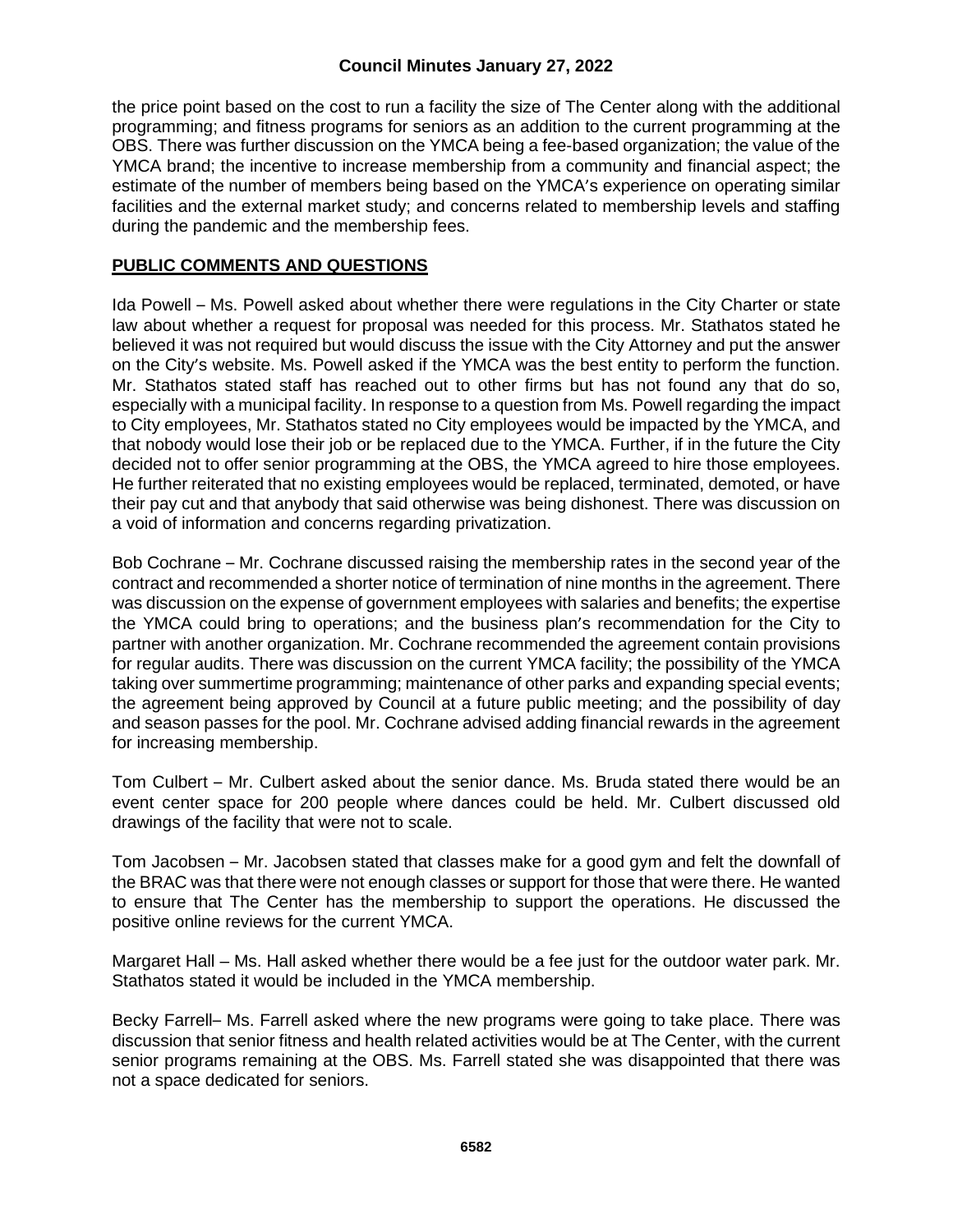### **Council Minutes January 27, 2022**

Steve Farco – Mr. Farco stated he was concerned that Bedford residents may miss out due to YMCA members from around the area being able to use The Center and asked if there were going to be any provisions for the residents. There was discussion Generations Park as an economic development project and monitoring the utilization of the facility. There was further discussion on how the City's financial would be affected by memberships being sold outside the City; incentives for Bedford residents to join; data from the YMCA on members who join at one facility but utilize another, including that data being shared with the City Manager; and the YMCA facilities that have an indoor pool and water park.

Bob – Bob asked why there were only two lap lanes for the pool and if there would be yearly promos. He felt the membership was too high. There was discussion on establishing the right rate structure; the City further subsidizing to lower the membership rates; the approximately \$276,000 deficit to run the Senior Center in its last year; financial mechanisms through the partnership with the YMCA for senior participation; and YMCA's efforts in increasing membership.

Barbara Postma – Ms. Postma, who runs the ceramics class for seniors at the OBS, stated she understood that such programs as ceramics and quilters would remain at the OBS but asked if they would not be able to go to The Center. Mr. Stathatos stated the OBS is currently being offered as an amenity for seniors at no charge, but they can utilize The Center as well. Ms. Postma stated there is a need for a kiln for the ceramics class and there are issues for seniors at the OBS, including uneven bricks and a lack of a handrail. Mr. Stathatos stated staff is working on another ramp in the cul-de-sac and doing something with the bricks. There was discussion on shifting the focus onto the OBS once the management of The Center is finalized.

Patty Bond – Ms. Bond was concerned about the membership rates, specifically for seniors, and compared the proposal to city-run gyms in area cities. There was discussion on the YMCA's discount programs for seniors; the reasons why rates are lower in other cities; and subsidization of the membership rate.

Gary Morlock – Mr. Morlock discussed the YMCA facility in Benbrook as an example for The Center and asked what the differences between them were. There was discussion that the Benbrook facility was half the size and did not have an indoor pool; people who work in Bedford taking advantage of facilities; and that the YMCA works with companies on corporate memberships.

Sam Fairchild – Mr. Fairchild stated he and his wife are members of the recreation center in Grapevine, which is free to residents of Grapevine at certain times of the week and suggested something similar for The Center. There was discussion that the YMCA programs would be included with the membership, except for personal training and the delta between revenue and expenditures equaling the City's contribution.

Brian Molina – Mr. Molina asked if Generations Park could have an 18-hole championship disc golf course and pickleball. There was discussion on other amenities that could be added to the park in the future and that the outdoor basketball court would be striped for pickleball.

Margaret Hall – Ms. Hall asked about the large meeting room space and rentals. There was discussion that rentals for the space would be through the YMCA, who would have to provide labor and costs for the service.

Lin Garavaglia – Ms. Garavaglia asked how the YMCA raises money for scholarships. There was discussion on the YMCA receiving support from individuals, grants, their own foundation, and local businesses; the benefit of fundraising to lower membership and program costs; local